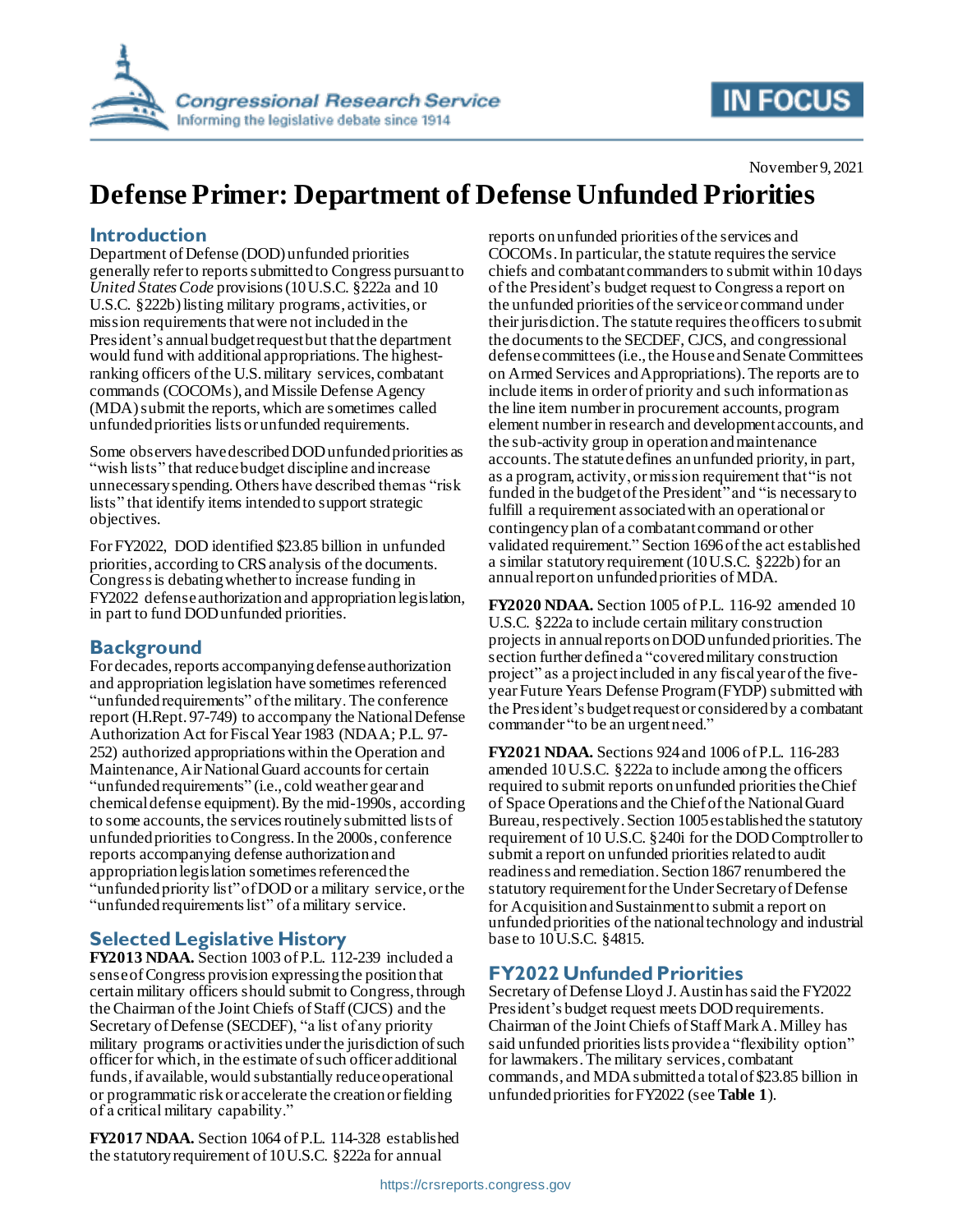#### <span id="page-1-0"></span>**Table 1. Summary of FY2022 DOD Unfunded Priorities Amounts**

(in dollars)

| Component                  | Amount           |
|----------------------------|------------------|
| Air Force                  | \$4,180,450,000  |
| Army                       | \$6,421,287,000  |
| Marine Corps               | \$2,957,600,000  |
| Navy                       | \$6,339,300,000  |
| Space Force                | \$831,900,000    |
| National Guard Bureau      | \$262,300,000    |
| Africa Command             | \$161,500,000    |
| Central Command            | \$324,400,000    |
| Cyber Command              | \$93,400,000     |
| European Command           | \$368,289,000    |
| Indo-Pacific Command       | \$889,940,000    |
| Northern Command           | \$134,500,000    |
| Southern Command           | \$162,728,000    |
| Space Command              | \$67,000,000     |
| Special Operations Command | \$286,386,000    |
| Missile Defense Agency     | \$367,528,000    |
| Total                      | \$23,848,508,000 |

**Source:** CRS analysis of FY2022 DOD unfunded priorities. **Notes:** Strategic Command and Transportation Command did not submit unfunded priorities for FY2022.

Of the \$23.85 billion identified in unfunded priorities for FY2022, the military services (i.e., Army, Navy, Marine Corps, Air Force, and Space Force), National Guard Bureau, and MDA accounted for \$21.4 billion of the total (90%); the combatant commands \$2.5billion (10%).

Strategic Command and Transportation Command did not submit unfunded priorities for FY2022. Navy Admiral Charles A. Richard, Commander of Strategic Command, wrote to lawmakers, "The Department made extensive efforts to thoroughly assess, prioritize, and balance force capacity, capability, and readiness ... I am satisfied USSTRATCOM priorities are adequately addressed in the Department of Defense's portion of the President's budget."

Combined, DOD unfunded priorities for FY2022 contained several hundred individual budget line items, from airdefense activities estimated at \$110,000 to major weapon systems valued at more than \$1 billion. Topping the lists in terms of dollar amount was \$1.7 billion identified by the Navy to procure a second guided-missile destroyer (DDG-51) in FY2022. The service said the funding is needed to complete a multi-ship procurement and to conduct multiple missions in a "demanding" environment.

DOD unfunded priorities lists typically lack a standard format and can vary in their presentation and classification of information. Some FY2022 lists include a narrative to

describe a requirement; others provide a line item in a spreadsheet. Some include appropriation account codes; others include appropriation account acronyms. Most are unclassified; some are marked "Controlled Unclassified Information" (CUI) or "For Official Use Only" (FOUO).

#### **Selected FY2022 Legislative Activity**

During the House Armed Services Committee markup of its version of the FY2022 NDAA (H.R. 4350), Representative Mike Rogers offered an amendment to increase appropriations authorized in the bill by \$23.9 billion, saying, "My amendment includes member priorities from both Republican and Democrat members and unfunded priorities from the combatant commands and services." The committee voted to adopt the amendment 42-17. Among those who voted against the amendment was Chairman Adam Smith, who has described unfunded priorities as a "forcing mechanism" to increase the defense budget. The House-passed FY2022 NDAA would authorize \$768.1 billion for programs within the scope of the legislation— \$25 billion more than requested, according to H.Rept. 117- 118. During floor debate of the bill, Representative Kurt Schrader offered an amendment to limit the reporting requirement of 10 U.S.C. §222a to the military services and Special Operations Command and to eliminate 10 U.S.C. §222b. The House voted against the amendment 167-256.

In releasing a version of the Department of Defense Appropriations Act, 2022 (Division A of S. 3023), the Senate Appropriations Committee recommended \$725.8 billion for programs within the scope of the legislation— \$19.3 billion more than requested—with"increases to selected high-priority items identified on the unfunded priority lists of the service chiefs and combatant commands," according to the accompanying explanatory statement. The panel expressed concern over the Navy's decision to list a destroyer as its top unfunded priority and questioned "whether the Navy's budget requests accurately reflect the service's most important priorities."

## **Potential Issues for Congress**

- How might unfunded priorities influence Congress's ability to make changes to the defense budget irrespective ofDOD's support?
- How might the submission of unfunded priorities without the approval of the Secretary of Defense affect civil-military relations?
- How might a lack of a standard format for unfunded priorities lists affect the level of effort required for congressionaloversight?
- How might the classification level of certain unfunded priorities lists affect congressional oversight and influence public opinion?

**Maureen Trujillo**, US Air Force Fellow **Brendan W. McGarry**, Analyst in U.S. Defense Budget